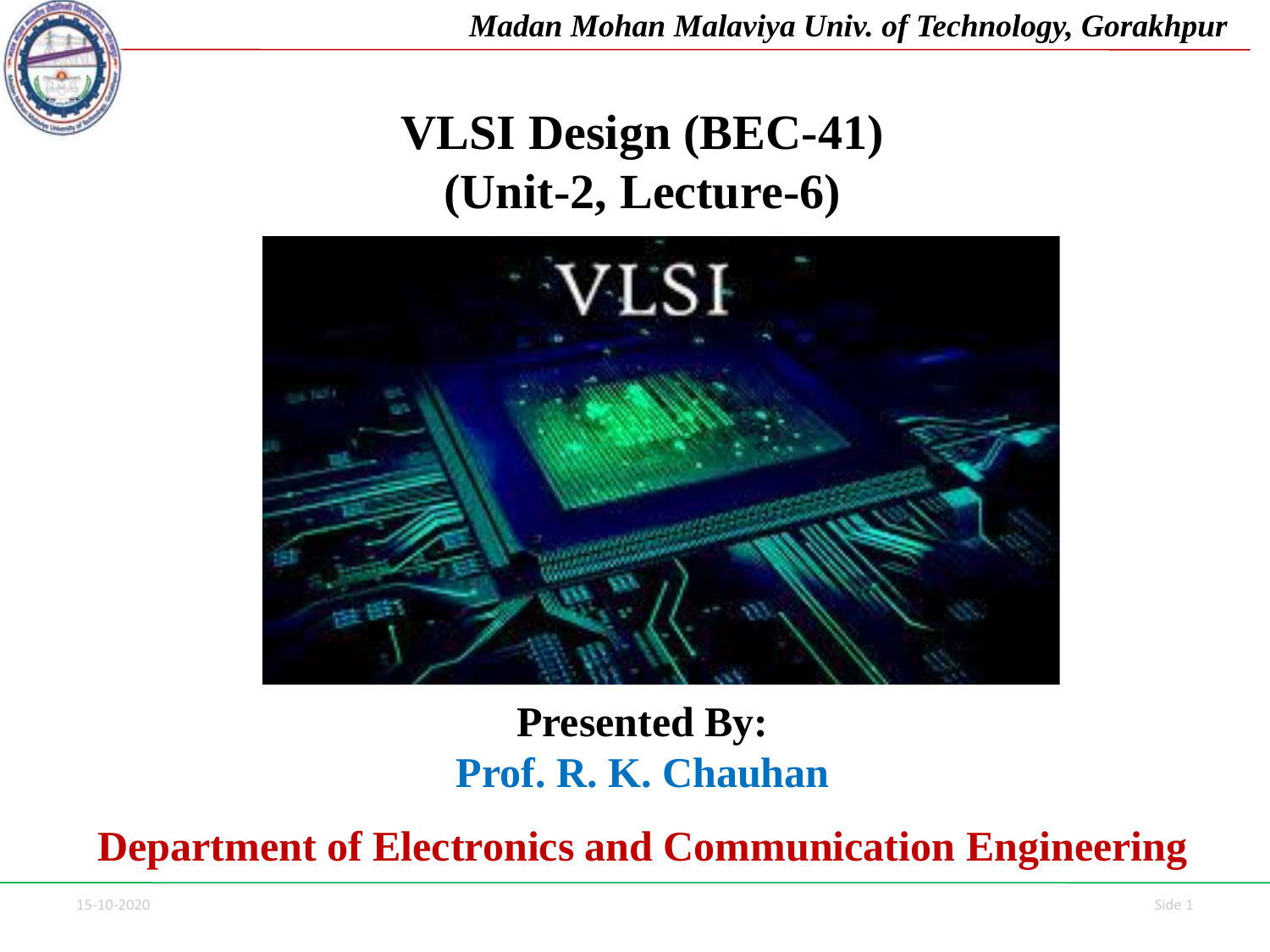

## **Power Dissipation of CMOS Inverters**

• There are two types of power dissipation in CMOS circuits: dynamic and static:

### **Static power dissipation**

Due to conduction of following currents:

- Subthreshold current
- Reverse biased PN-junction current
- Tunneling current

### **Dynamic power dissipation**

- Due to charging and discharging of load capacitance
- Due to short circuit current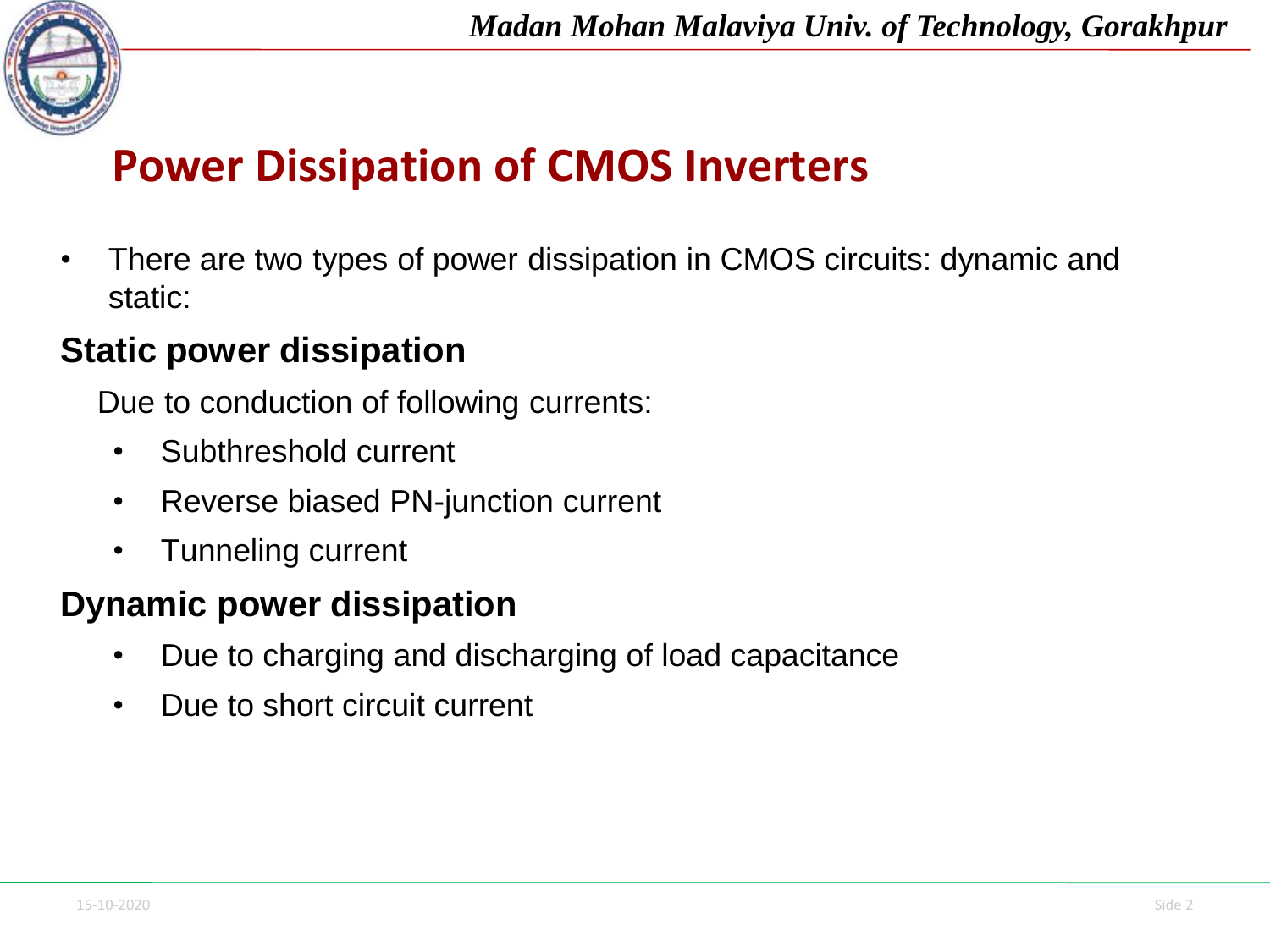

# **Static power dissipation**

#### **Subthreshold current**

Even though a transistor is logically turned off, there is a non-zero leakage current through the channel at the microscopic level, as illustrated in Figure. This current is known as the subthreshold leakage because it occurs when the gate voltage is below its threshold voltage.

#### **Reverse biased PN-junction current**

PN-junctions are formed at the source or drain of transistors because of a parasitic effect of the bulk CMOS device structure. The junction current at the source or drain of the transistor is picked up through the bulk or well contact. The magnitude of the current depends on the temperature, process, bias voltage and the area of the PN-junction.



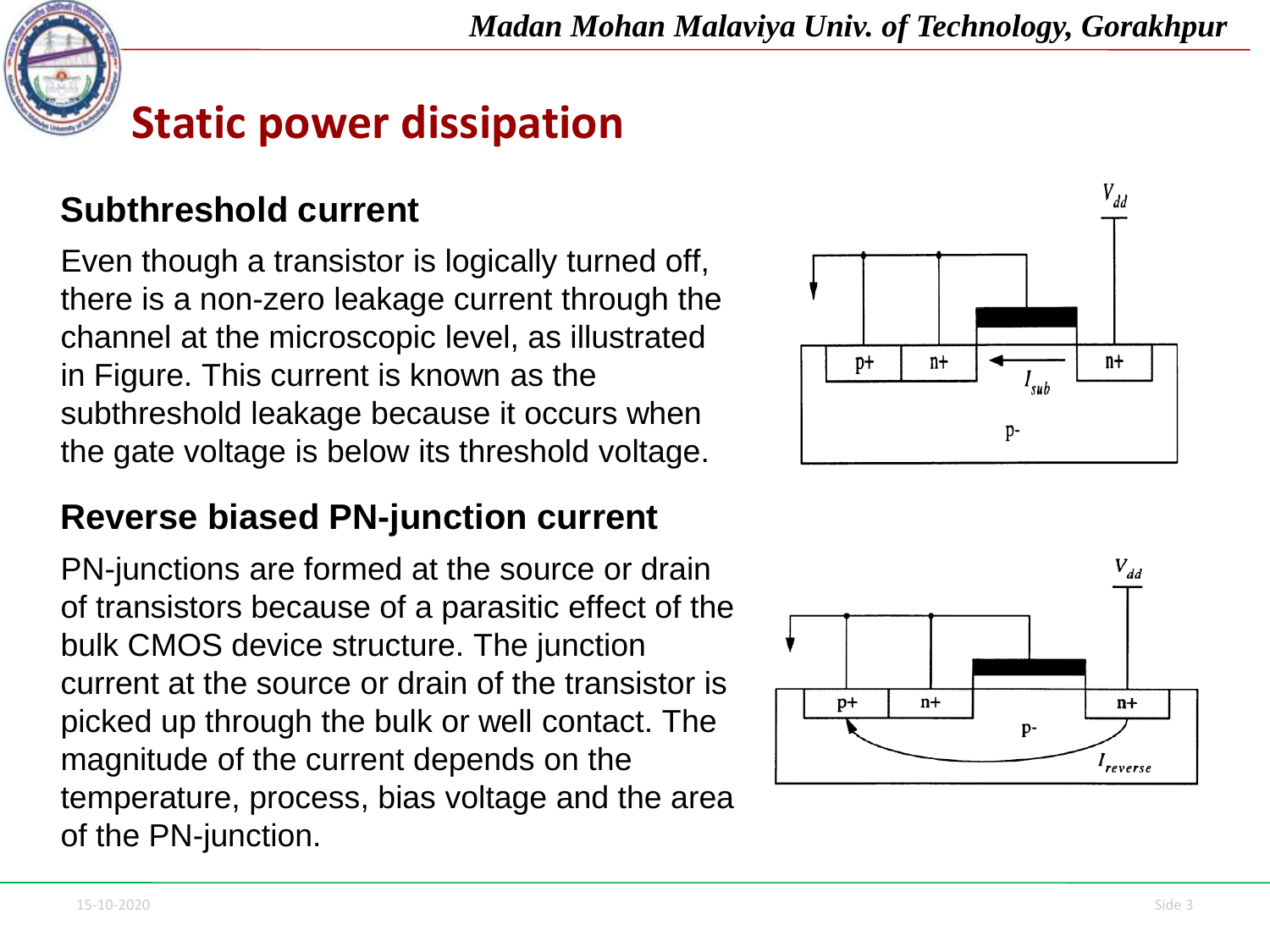

# **Static power dissipation**

#### **Tunneling current**

For MOSFETs with heavily doped channels and ultrathin oxide layers, the field in the oxide can reach very high values of MV/cm. The ultrathin oxide layer reduces the width of the energy barrier that separates the gate from the channel, thus making it easier for electrons/ holes to tunnel through the insulator layer as shown in Figure.

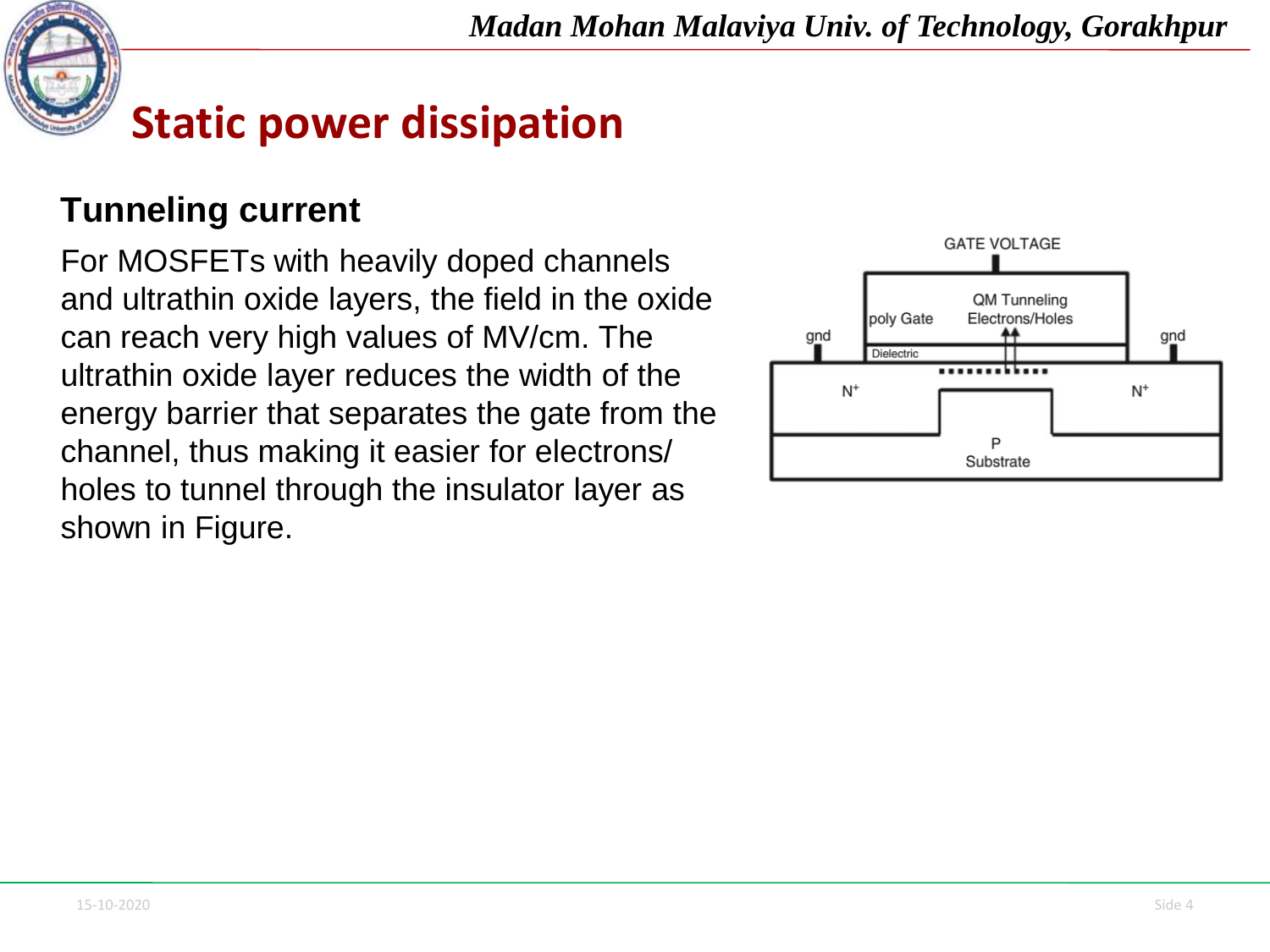

#### **Short circuit current**

- CMOS inverter operating at  $V_{DD}$  with the transistor threshold voltages of  $V_{tn}$  and  $V_{\text{tp}}$  as marked on the transfer curve.
- When the input signal level is above  $V_{tn}$  the NMOS is turned on.
- Similarly, when the signal level is below  $V_{\text{tp}}$  the PMOS is turned on.
- When the input signal  $V_i$  switches, there is a short duration in which the input level is between  $V_{tn}$  and  $V_{tp}$  and both transistors are turned on.
- This causes a short-circuit current from  $V_{DD}$  to ground and dissipates power.

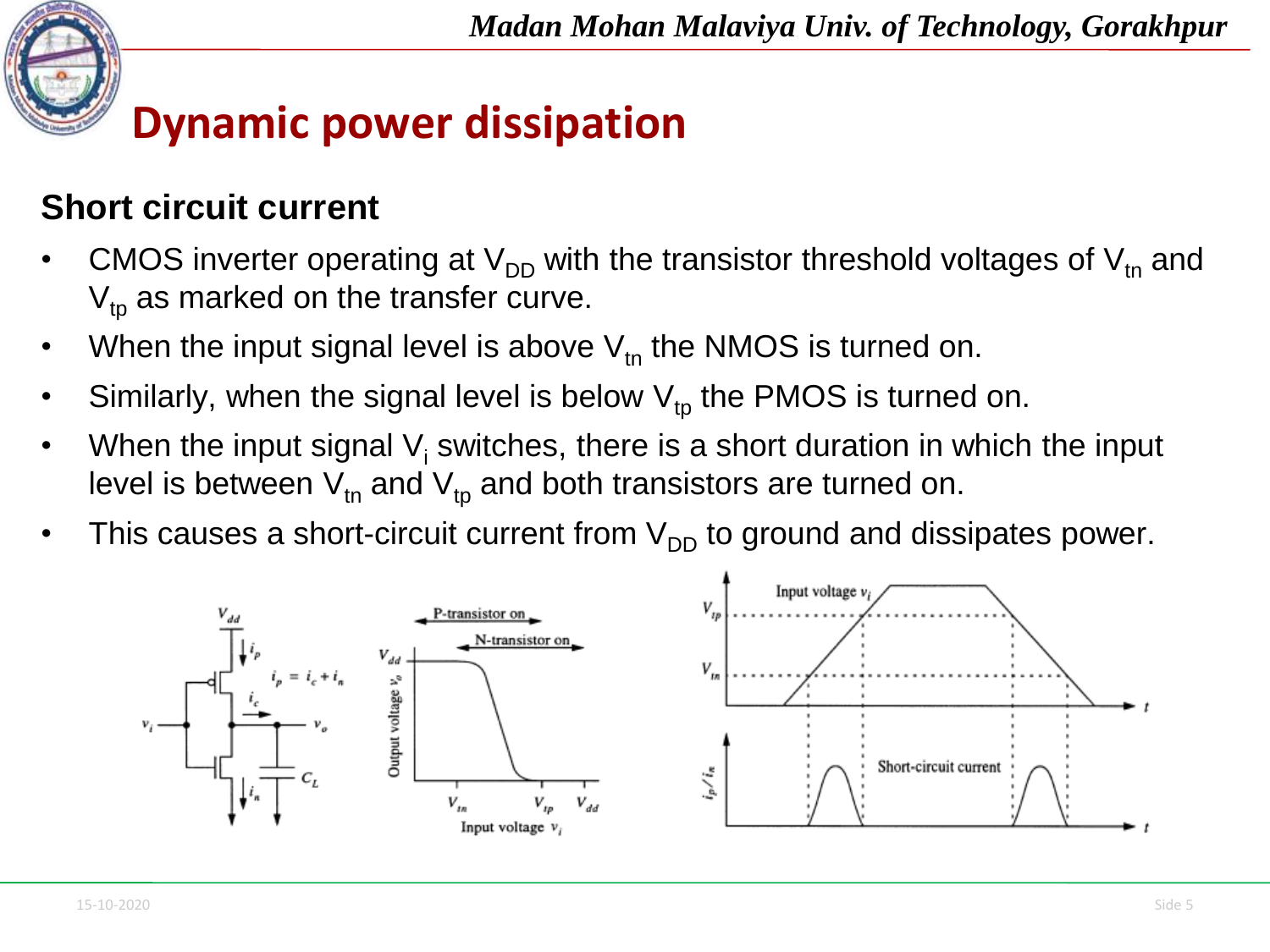

#### **Charging and discharging of load capacitance**

- The most significant source of dynamic power dissipation in CMOS circuits is the charging and discharging of capacitance.
- Sometimes, capacitors are intentionally fabricated to achieve certain nondigital operations such as charge sharing and signal delay.
- However, most digital CMOS circuits do not require capacitors for their intended operations.
- The capacitance forms due to parasitic effects of interconnection wires and transistors. Such
- parasitic capacitance cannot be avoided and it has a significant impact on the power dissipation of the circuits.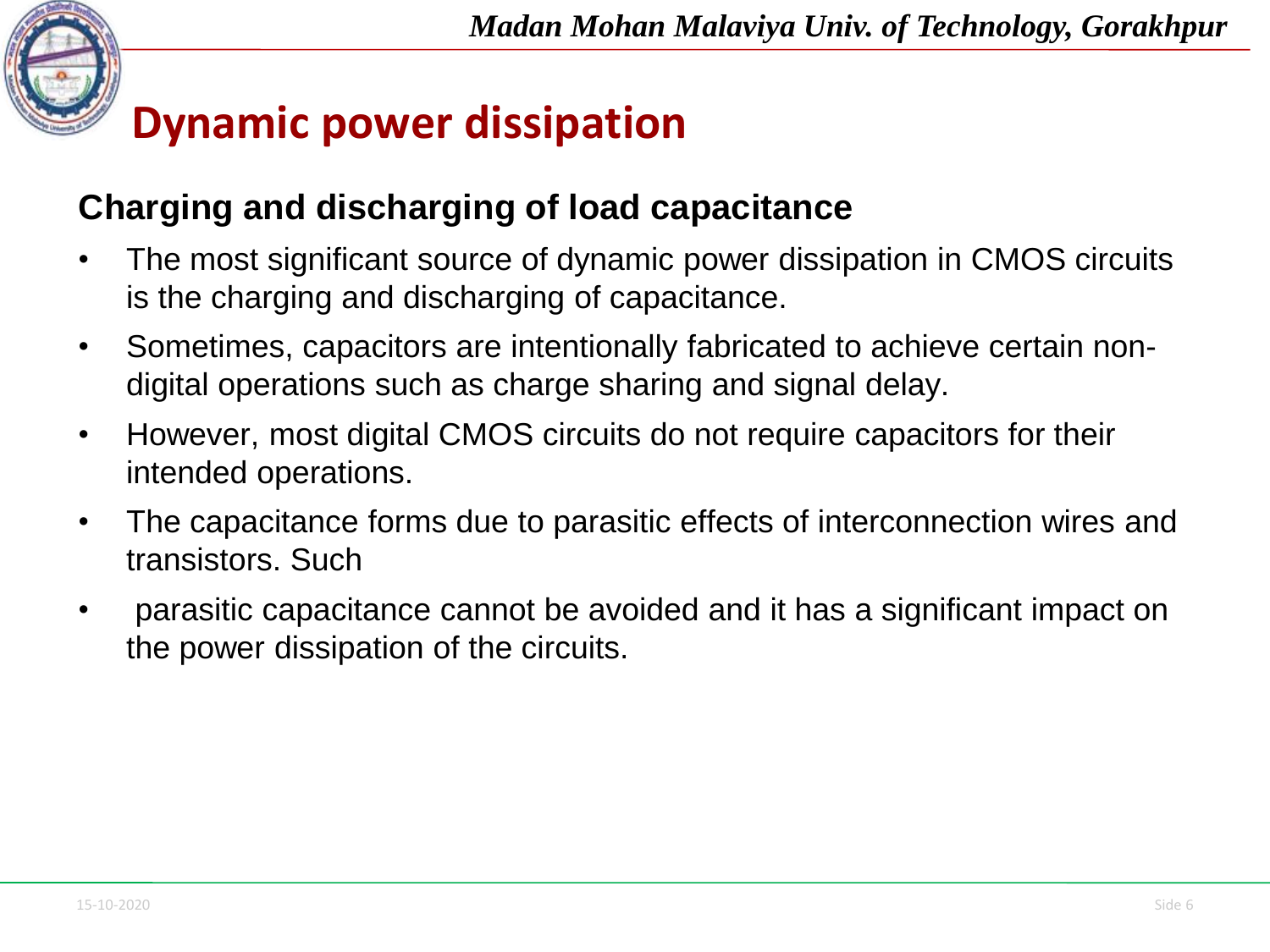

 $v_s(t)$ 

 $i_c(t) = C_L \frac{dv_c(t)}{dt}$ 

### **Charging and discharging of load capacitance (Continued..)**

• During the charging cycle from time  $t_0$  to  $t_1$  the energy  $E_s$ drawn from the voltage source is

$$
E_s = \int_{t_0}^{t_1} V i_c(t) dt
$$

• Initially the capacitor contains no charge and the voltage across its terminals is zero, i.e.,  $\vee_{\text{c}}(t_{\text{o}})$  =0. Assume that the capacitor is fully charged at the end of the charging cycle, we have  $V_c(t_1)$  =V.

$$
E_s = C_L V \int_{t_0}^{t_1} \frac{dv_c(t)}{dt} dt = C_L V \int_0^V dv_c = C_L V^2
$$

• Part of the electrical energy  $E_s$  drawn from the voltage source is stored in the capacitor and the rest is dissipated as heat energy in the resistor Re. The energy  $E_{cap}$  stored in the capacitor at the end of the charging cycle is: